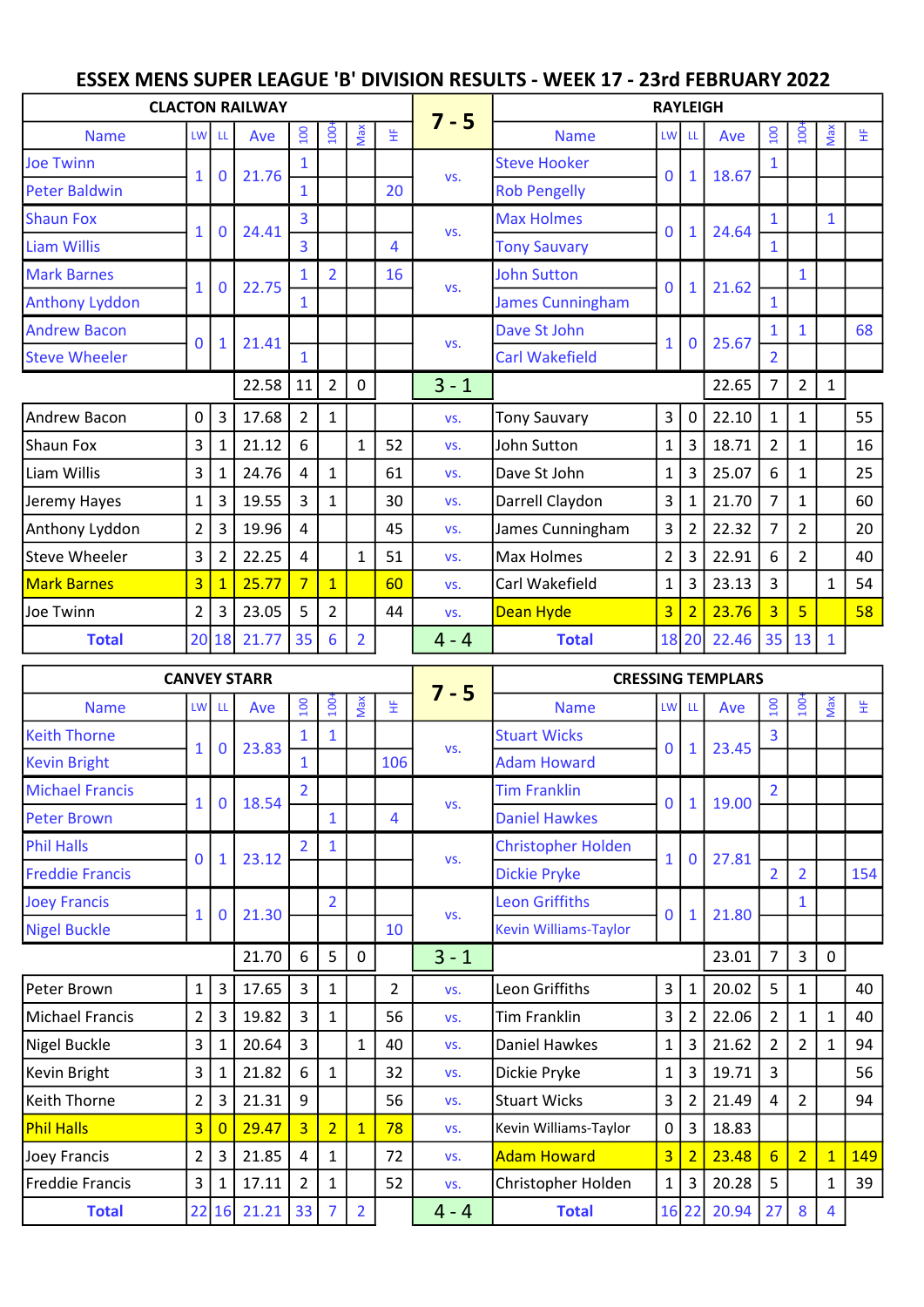## ESSEX MENS SUPER LEAGUE 'B' DIVISION RESULTS - WEEK 17 - 23rd FEBRUARY 2022

| <b>CHELMSFORD CRUSADERS</b> |                |             |       |                |                  |     |     |         | <b>COLCHESTER TOWN</b> |                |                |       |                |                |                |     |  |  |  |
|-----------------------------|----------------|-------------|-------|----------------|------------------|-----|-----|---------|------------------------|----------------|----------------|-------|----------------|----------------|----------------|-----|--|--|--|
| <b>Name</b>                 | <b>LW</b>      | <b>LL</b>   | Ave   | 100            | 100 <sup>2</sup> | Max | 뜊   | $6 - 6$ | <b>Name</b>            | LW LL          |                | Ave   | 100            | 100-           | Max            | 뚶   |  |  |  |
| <b>Martin Compton</b>       | $\mathbf{1}$   | 0           | 20.02 | $\overline{3}$ |                  | 1   | 8   |         | <b>Steven Western</b>  | $\Omega$       | $\mathbf{1}$   | 19.45 |                | $\mathbf{1}$   |                |     |  |  |  |
| <b>Stewart Chapman</b>      |                |             |       |                |                  |     |     | VS.     | <b>Mick Cain</b>       |                |                |       |                |                |                |     |  |  |  |
| <b>Paul Goodwin</b>         | 1              | $\mathbf 0$ | 18.89 |                |                  |     |     | VS.     | <b>Mark Gregory</b>    | $\mathbf{0}$   | 1              | 17.75 |                |                |                |     |  |  |  |
| <b>George Wood</b>          |                |             |       | $\overline{2}$ | 1                |     | 8   |         | <b>Haydn Lees</b>      |                |                |       | $\overline{2}$ |                |                |     |  |  |  |
| <b>Matthew Doe</b>          | $\mathbf{0}$   |             | 19.48 | 3              |                  |     |     | VS.     | <b>Brandon Western</b> | $\mathbf{1}$   | $\mathbf 0$    | 22.24 | $\mathbf{1}$   |                |                | 10  |  |  |  |
| <b>Nathalie Ramsey</b>      |                | 1           |       |                |                  |     |     |         | <b>Jake Fewell</b>     |                |                |       |                | $\mathbf{1}$   |                |     |  |  |  |
| <b>Rob Caton</b>            | O              |             | 20.10 | $\mathbf{1}$   |                  |     |     | VS.     | <b>Eddie Gosling</b>   | $\mathbf{1}$   | $\bf{0}$       | 25.67 |                |                |                | 20  |  |  |  |
| <b>Rob Wilks</b>            |                |             |       |                |                  |     |     |         | Paul Walker            |                |                |       |                |                | $\mathbf{1}$   |     |  |  |  |
|                             |                |             | 19.62 | 9              | 1                | 1   |     | $2 - 2$ |                        |                |                | 21.28 | 6              | 4              | $\mathbf{1}$   |     |  |  |  |
| Martin Compton              | $\overline{3}$ | 1           | 24.39 | 7              | 1                |     | 36  | VS.     | Mick Cain              | $\mathbf{1}$   | 3              | 23.52 | $\overline{2}$ | $\overline{2}$ |                | 4   |  |  |  |
| Paul Goodwin                | $\overline{2}$ | 3           | 21.45 | 4              | 1                | 1   | 115 | VS.     | <b>Jake Fewell</b>     | 3              | $\overline{2}$ | 23.25 | 4              | 1              |                | 114 |  |  |  |
| George Wood                 | 0              | 3           | 20.39 | $\mathbf{1}$   |                  |     |     | VS.     | <b>Paul Walker</b>     | 3              | $\overline{0}$ | 23.86 | $\overline{4}$ | $\overline{2}$ | $\overline{2}$ | 108 |  |  |  |
| <b>Rob Wilks</b>            | $\overline{3}$ |             | 26.90 | 8              | $\overline{2}$   |     | 101 | VS.     | <b>Brandon Western</b> | $\mathbf{1}$   | 3              | 24.23 | 4              |                |                | 40  |  |  |  |
| Matthew Doe                 | $\overline{3}$ | 2           | 20.54 | 4              |                  |     | 96  | VS.     | Haydn Lees             | $\overline{a}$ | 3              | 19.41 | 4              | $\overline{2}$ |                | 36  |  |  |  |
| Rob Caton                   | 3              | 2           | 21.88 | 4              | $\mathbf{1}$     |     | 56  | VS.     | <b>Eddie Gosling</b>   | $\overline{2}$ | 3 <sup>1</sup> | 21.50 | $\overline{7}$ |                |                | 67  |  |  |  |
| Nathalie Ramsey             | $\mathbf{1}$   | 3           | 16.85 | $\overline{2}$ | 1                |     | 150 | VS.     | Mark Gregory           | 3              | 1              | 18.45 | 6              |                |                | 40  |  |  |  |
| Stewart Chapman             | $\overline{2}$ | 3           | 16.44 | 1              | $\overline{2}$   |     | 50  | VS.     | Steven Western         | 3              | $\overline{2}$ | 17.54 | $\overline{7}$ |                |                | 18  |  |  |  |
| <b>Total</b>                | 19             | 20          | 21.11 | 31             | 8                | 1   |     | $4 - 4$ | <b>Total</b>           |                | 20 19          | 21.47 | 38             | $\overline{7}$ | $\overline{2}$ |     |  |  |  |

|                         | <b>HALSTEAD</b> |              |       |                         |                |              |    | $3 - 9$ | <b>LAINDON Q-BALL</b> |                |                |       |                  |                |              |     |  |  |  |
|-------------------------|-----------------|--------------|-------|-------------------------|----------------|--------------|----|---------|-----------------------|----------------|----------------|-------|------------------|----------------|--------------|-----|--|--|--|
| <b>Name</b>             | <b>LW</b>       |              | Ave   | $\overline{100}$        | $\overline{5}$ | <b>Max</b>   | 뚶  |         | <b>Name</b>           | LW LL          |                | Ave   | $\overline{100}$ | 100            | Max          | 뚶   |  |  |  |
| <b>Kevin Mead</b>       | 0               |              | 24.33 |                         |                |              |    | VS.     | <b>Shaun Walsh</b>    | $\mathbf{1}$   |                | 24.41 |                  | $\mathbf{1}$   |              |     |  |  |  |
| <b>James Donnelly</b>   |                 | 1            |       |                         |                |              |    |         | <b>Adrian Walsh</b>   |                | $\bf{0}$       |       |                  |                |              | 20  |  |  |  |
| Lewis Dyson             | 0               | 1            | 15.14 |                         |                |              |    |         | <b>Ross Gordon</b>    | $\mathbf{1}$   | $\mathbf 0$    | 15.64 | $\overline{2}$   |                |              |     |  |  |  |
| <b>Richard Marshall</b> |                 |              |       | $\overline{3}$          |                |              |    | VS.     | <b>Graham Austic</b>  |                |                |       |                  |                |              | 8   |  |  |  |
| <b>Stephen Dennis</b>   | 0               |              | 19.64 |                         |                |              |    | VS.     | <b>Simon Cade</b>     | $\mathbf{1}$   | $\mathbf 0$    | 20.85 | $\mathbf{1}$     |                | $\mathbf{1}$ |     |  |  |  |
| <b>Russell Farmer</b>   |                 |              |       |                         |                |              |    |         | <b>Charlie Levy</b>   |                |                |       | $\overline{2}$   |                |              | 5   |  |  |  |
| <b>Jason Farmer</b>     | $\mathbf{1}$    | 0            | 22.24 |                         |                |              | 68 | VS.     | <b>Mark Stafford</b>  | 0              | $\mathbf{1}$   | 22.21 | $\overline{2}$   |                |              |     |  |  |  |
| <b>Danny Kilbane</b>    |                 |              |       | $\overline{\mathbf{c}}$ | 1              |              |    |         | <b>Paul Hurley</b>    |                |                |       | $\overline{2}$   |                |              |     |  |  |  |
|                         |                 |              | 20.34 | $\overline{7}$          | 3              | 1            |    | $1 - 3$ |                       |                |                | 20.78 | 9                | $\mathbf{1}$   | $\mathbf{1}$ |     |  |  |  |
| Lewis Dyson             | 0               | 3            | 21.21 | $\overline{7}$          |                |              |    | VS.     | Jimmy Myers           | $\overline{3}$ | 0              | 22.77 | 6                |                |              | 88  |  |  |  |
| James Donnelly          | 3               | 0            | 19.27 | 5                       |                |              | 40 | VS.     | Graham Austic         | $\circ$        | 3              | 19.07 | $\overline{3}$   |                |              |     |  |  |  |
| Danny Kilbane           | 0               | 3            | 20.60 | $\mathbf{1}$            |                |              |    | VS.     | <b>Simon Cade</b>     | $\overline{3}$ | $\overline{0}$ | 24.24 | $\overline{4}$   | $\overline{2}$ |              | 62  |  |  |  |
| <b>Richard Marshall</b> | $\mathbf{1}$    | 3            | 16.96 | 5                       | 1              |              | 40 | VS.     | Mark Stafford         | 3              | 1              | 19.74 | 3                | 3              |              | 36  |  |  |  |
| Kevin Mead              | $\mathbf{1}$    | 3            | 21.59 | 4                       | 3              |              | 36 | VS.     | Shaun Walsh           | 3              | 1              | 20.19 | 3                | $\mathbf{1}$   |              | 40  |  |  |  |
| Danny Lynn              | $\mathbf 1$     | 3            | 22.17 | 5                       | $\overline{2}$ |              | 16 | VS.     | Paul Hurley           | 3              | $\mathbf 1$    | 20.45 | $\overline{2}$   |                |              | 87  |  |  |  |
| <b>Stephen Dennis</b>   | $\overline{3}$  | $\mathbf{1}$ | 21.51 | $\overline{2}$          | $\overline{1}$ |              | 57 | VS.     | Adrian Walsh          | $\mathbf{1}$   | 3              | 17.73 | $\overline{2}$   |                |              | 32  |  |  |  |
| Jason Farmer            | $\overline{2}$  | 3            | 18.09 | 3                       | $\mathbf{1}$   |              | 80 | VS.     | Charlie Levy          | 3              | 2              | 20.06 | 4                | $\mathbf{1}$   |              | 100 |  |  |  |
| <b>Total</b>            |                 | 12 22        | 20.18 | 32                      | 8              | $\mathbf{0}$ |    | $2 - 6$ | <b>Total</b>          |                | 22 12          | 20.53 | 27               | $\overline{7}$ | $\pmb{0}$    |     |  |  |  |